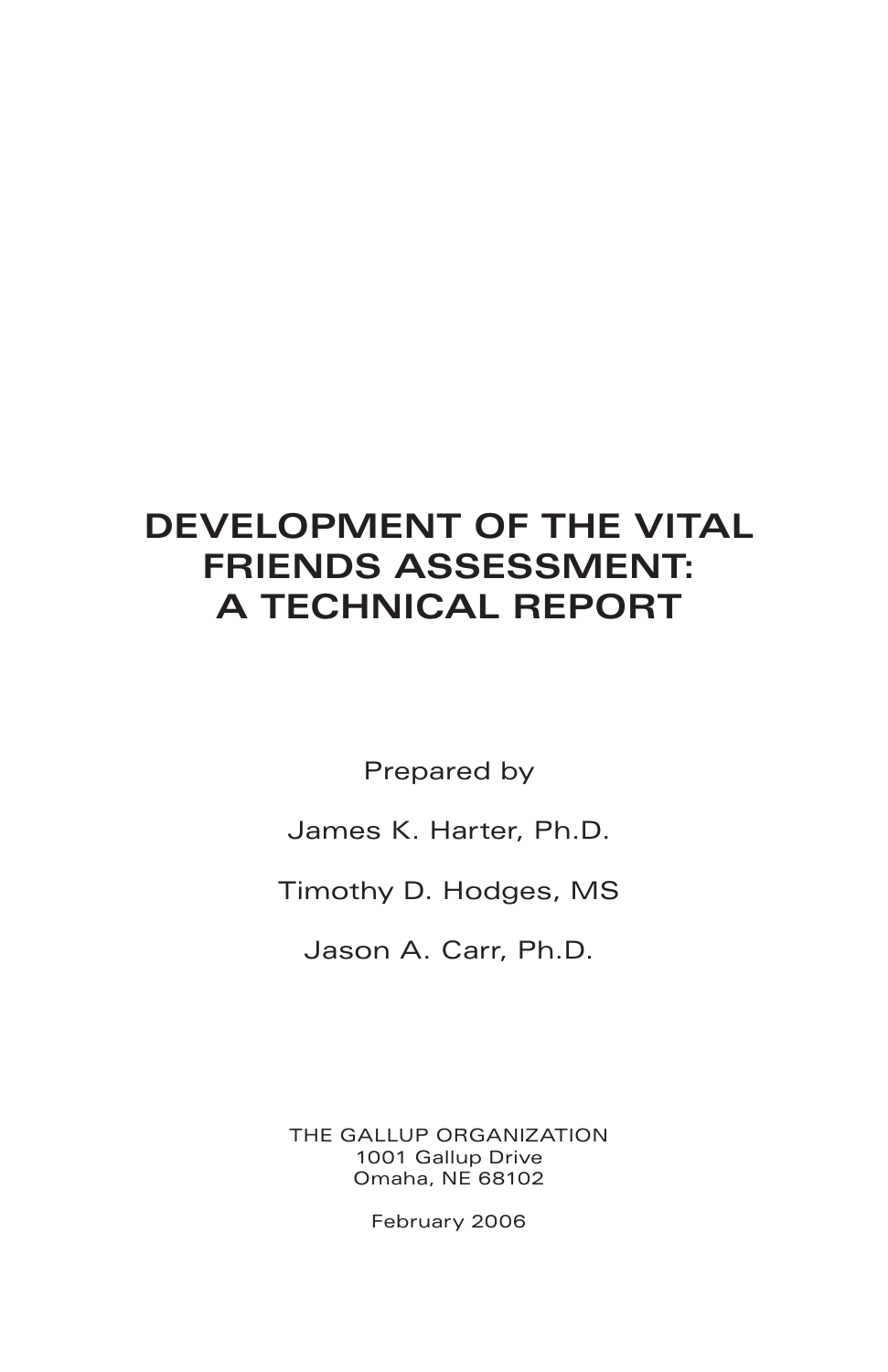#### INTRODUCTION

The world is full of dyads — numerous individual, one-on-one relationships that shape our interactions and feelings each day. Yet not enough research has been done to understand how to categorize or summarize the meaning of the regular interactions in our lives. Many of the most important dyads in our lives are our friendships. They take on many dimensions. In the series of studies described in this report, we attempted to apply measurement to the dimensionality of friendships.

The Gallup Organization has accumulated studies on the role of friendships in the workplace — and the world — for decades. These studies have included both qualitative and quantitative methods. Qualitative methods include thousands of interviews and focus groups with productive individuals and teams. These interviews enable researchers to listen to successful individuals describe why they are successful. Such methods have been particularly useful in developing theories and designing questions.

Quantitative methods include asking questions and accumulating and analyzing numerical data to draw inferences from responses to questions. Decades of such research were available as a starting point in developing theories and writing items that would potentially tap into the dimensionality of friendships. Gallup meta-analyses continue to reveal a meaningful relationship between friendships at work and numerous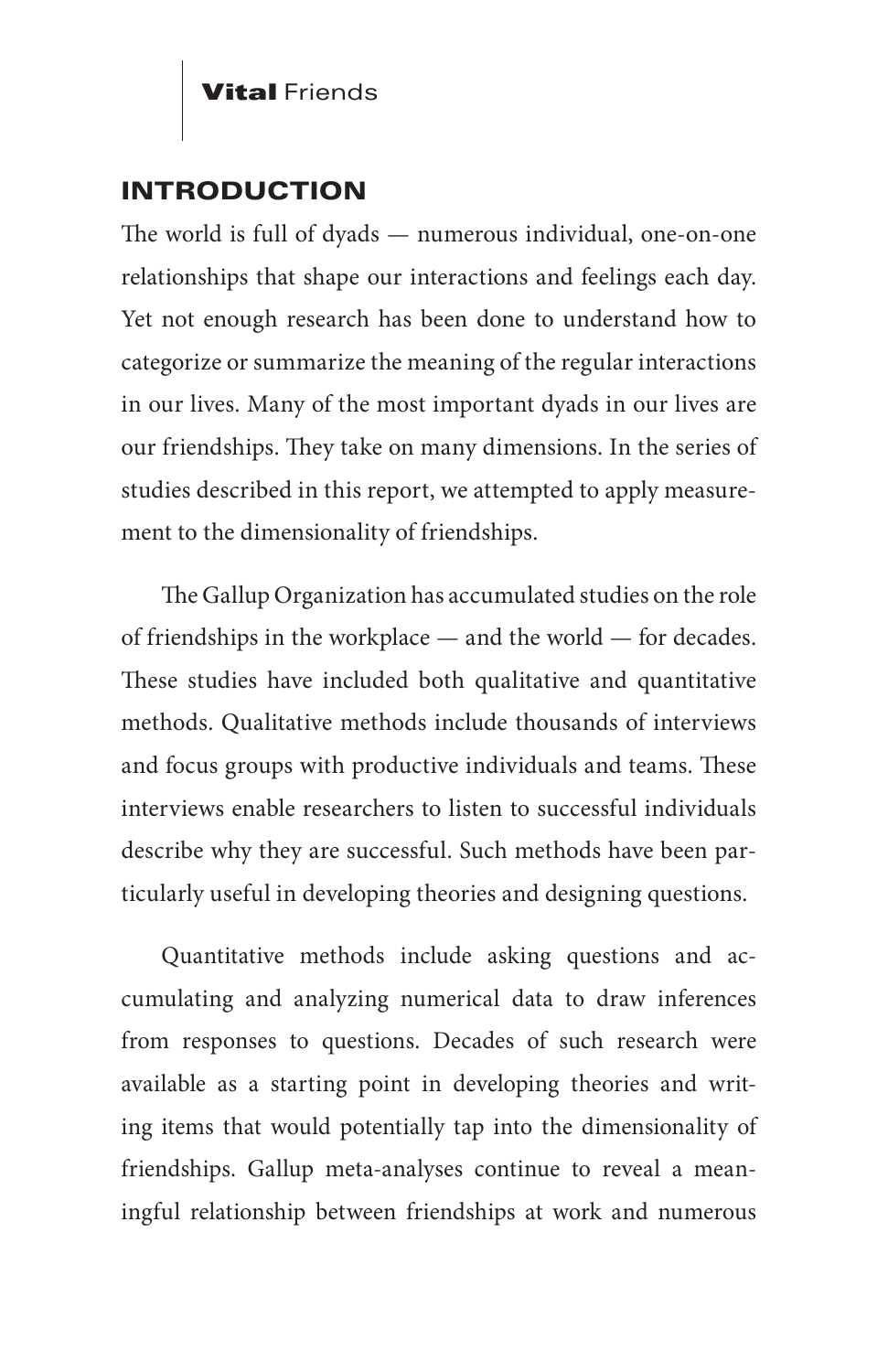performance outcomes (Harter, Schmidt, & Killham, 2003), including customer loyalty/engagement, safety, and profitability. The goal of this project was to take the understanding of friendships to another level by studying the dimensionality of work and non-work friendships.

#### PHASE I

We conducted our research in several iterations, starting in 2004 and finishing in 2005. In early 2004, we began thinking about the dimensions of friendships by conducting qualitative interviews and writing statements that described the friendships we were studying. We wrote hundreds of descriptive statements about work and non-work friendships, knowing we would not be able to efficiently administer all of them to any one sample of respondents. Our team of item writers met several times, reviewed the statements, rewrote them, and deleted those that were either redundant or not understandable to a wide cross-section of people. Then in June 2004, we began our quantitative analysis with 144 statements that described the variety of friendships we had observed. The 144 items conceptually fit into 10 dimensions ranging from "guidance" to "fun" to "closeness." The names of the dimensions (or friendship "roles") have evolved over time, indicative of our item revisions and interactions with users of the assessment.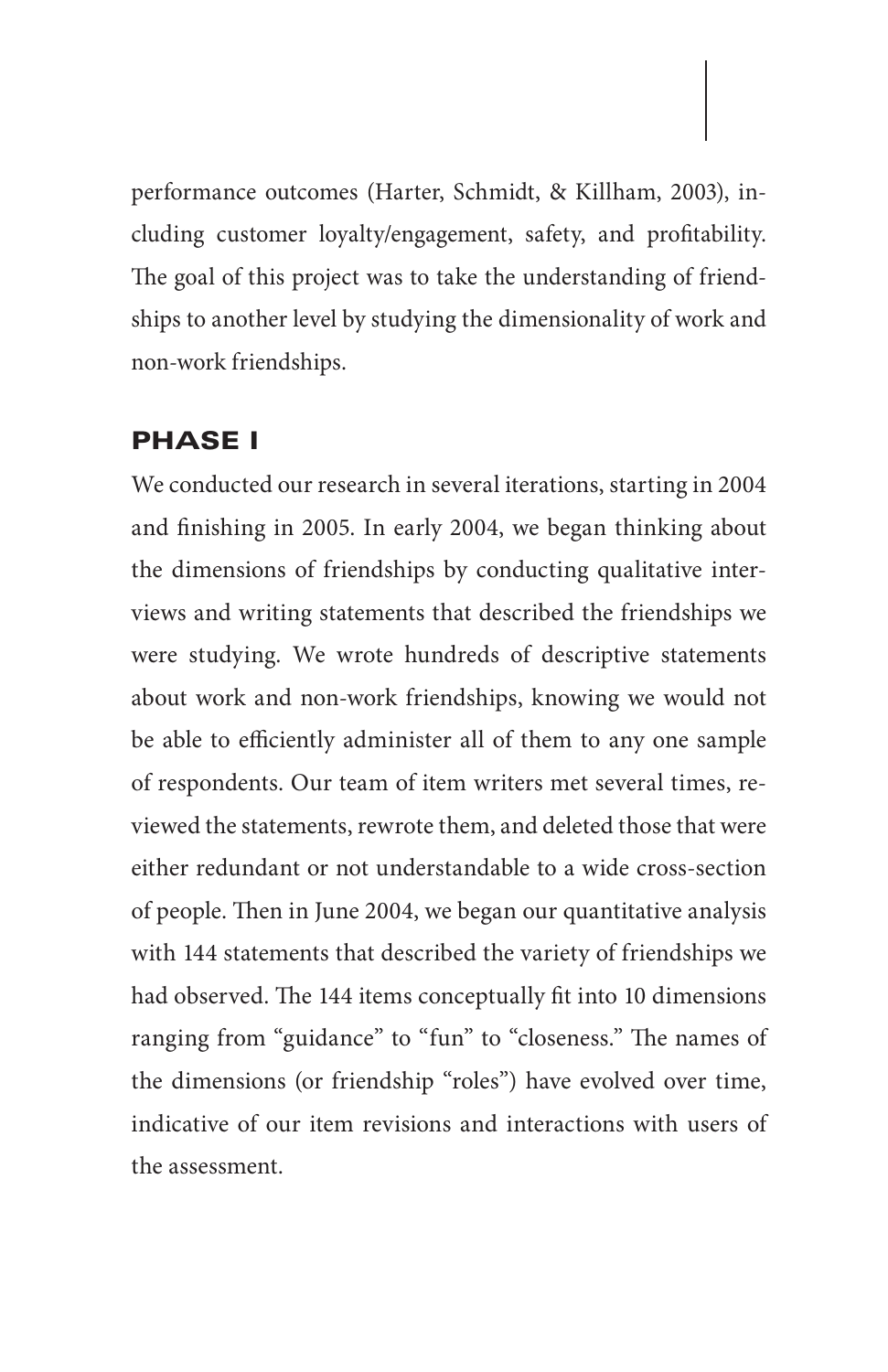# PHASE II

We began our quantitative analysis at call centers in Houston, Texas, and Irvine, California. We purposefully picked the most diverse call centers we could find, where employees ranged greatly in race, gender, and age. We asked 159 respondents to identify their closest friend at work, their closest friend away from work, and an acquaintance. Then we asked them to complete a 144 item web-based survey on each of the three people they had identified. Surveys were conducted from June 2-15, 2004. A 5-point agreement scale accompanied each statement, with 5="strongly agree"…1="strongly disagree," and a sixth "don't know/does not apply" option.

| Example:                        | Strongly |  |  |  | Strongly |
|---------------------------------|----------|--|--|--|----------|
|                                 | Disagree |  |  |  | Agree    |
| is very<br>open to my<br>ideas. |          |  |  |  |          |

In addition to the 144 Vital Friends items, we began the survey by measuring each respondent's subjective well-being (SWB, on a 5-item scale: Diener, 1984) and his or her engagement at work  $(Q^{12})$ scale: Harter, Schmidt, & Killham, 2003). SWB items included: "In most ways, my life is close to ideal," "The conditions of my life are excellent," "I am satisfied with my life," "So far, I have gotten the important things I want in my life," and "If I could live my life over, I would change almost nothing." Engagement at work has been studied extensively and is substantially related to a variety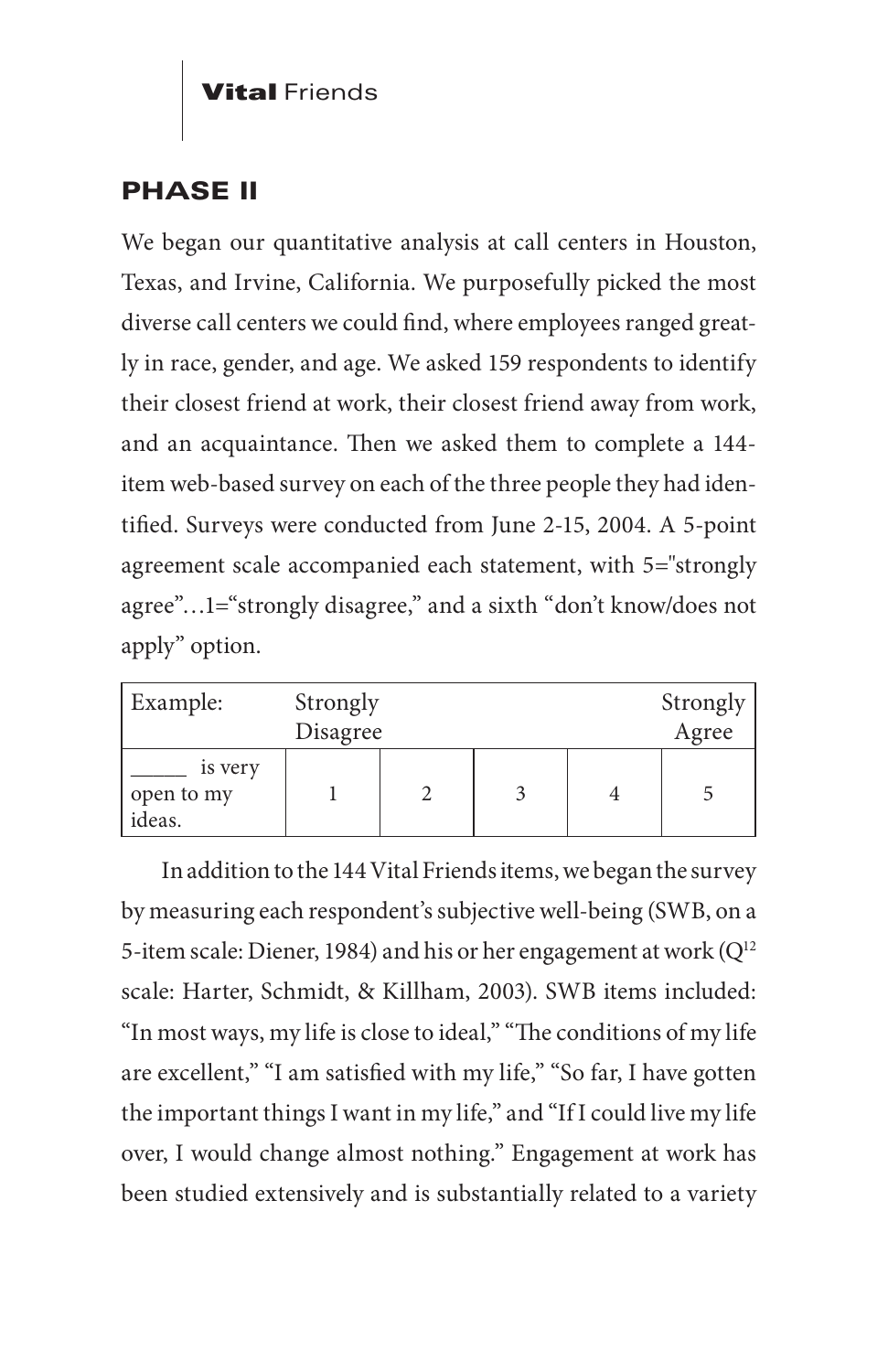of performance outcomes, including business unit profitability, productivity, employee retention, customer engagement, and safety. Gallup's Q<sup>12</sup> includes items measuring the extent to which employees are involved in and enthusiastic about their work. The Q12 has been completed by more than eight million employees worldwide. Below is a listing of the  $Q^{12}$  items:

| Gallup Q <sup>12</sup> Items                                                                                                                                 |                                                                                       |  |  |
|--------------------------------------------------------------------------------------------------------------------------------------------------------------|---------------------------------------------------------------------------------------|--|--|
| On a scale of 1 to 5, where 5 is strongly agree, and 1 is strongly<br>disagree, please indicate your level of agreement with each of<br>the following items. |                                                                                       |  |  |
| Q01.                                                                                                                                                         | I know what is expected of me at work.                                                |  |  |
| Q02.                                                                                                                                                         | I have the materials and equipment I need to do my work<br>right.                     |  |  |
| Q03.                                                                                                                                                         | At work, I have the opportunity to do what I do best every<br>day.                    |  |  |
| Q04.                                                                                                                                                         | In the last seven days, I have received recognition or praise<br>for doing good work. |  |  |
| Q05.                                                                                                                                                         | My supervisor, or someone at work, seems to care about<br>me as a person.             |  |  |
| Q06.                                                                                                                                                         | There is someone at work who encourages my develop-<br>ment.                          |  |  |
| Q07.                                                                                                                                                         | At work, my opinions seem to count.                                                   |  |  |
| Q08.                                                                                                                                                         | The mission or purpose of my company makes me feel my<br>job is important.            |  |  |
| Q09.                                                                                                                                                         | My associates or fellow employees are committed to doing<br>quality work.             |  |  |
| Q10.                                                                                                                                                         | I have a best friend at work.                                                         |  |  |
| Q11.                                                                                                                                                         | In the last six months, someone at work has talked to me<br>about my progress.        |  |  |
| Q12.                                                                                                                                                         | This last year, I have had opportunities at work to learn<br>and grow.                |  |  |

Copyright © 1993-1998 The Gallup Organization, Washington, D.C. All rights reserved.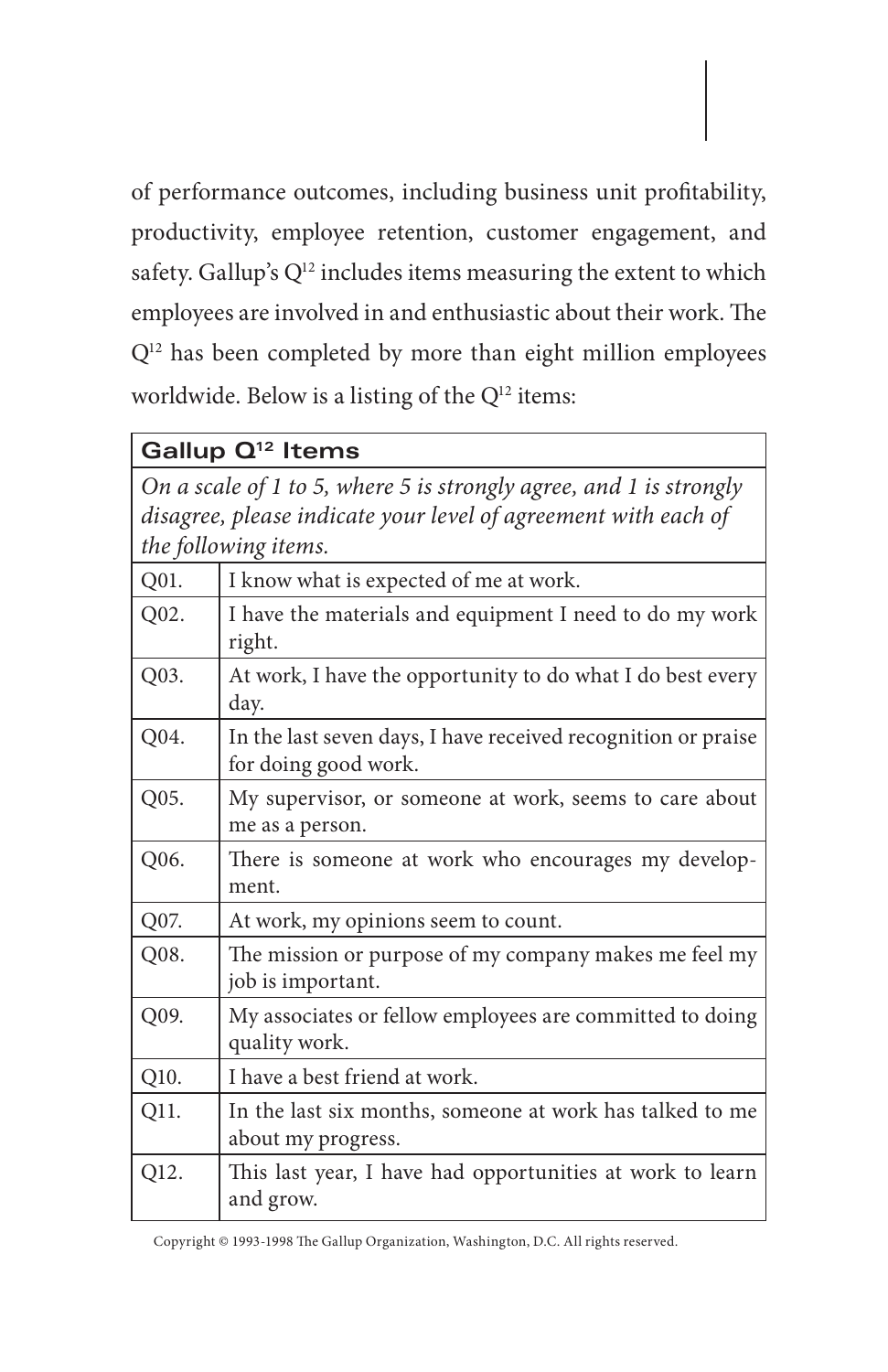Once responses to the survey were completed for the work friend, non-work friend, and acquaintance, we tabulated the data and studied the relationship between each item and both SWB and engagement at work. We also studied differences between the work friend, the non-work friend, and the acquaintance. We deleted items that did not meet both of the following criteria:

- significant correlation to either workplace engagement or SWB
- significant difference between closest friend (both work friend and non-work friend) and acquaintance

## PHASE III

When Phase II was finished, we had retained 101 items. To expand the types of employees studied, we administered the 101 items (plus SWB and workplace engagement) to 152 Englishspeaking professional services firm employees worldwide from October 18-November 8, 2004.

We again asked each respondent to identify his or her closest friend at work and his or her closest friend away from work, and to complete the assessment on each. Differences between closest friends and acquaintances were extremely large for the items retained following Phase II; therefore, we did not collect the acquaintance data in Phase III.

At the conclusion of Phase III, we retained items that significantly correlated with their hypothesized dimensions (role) and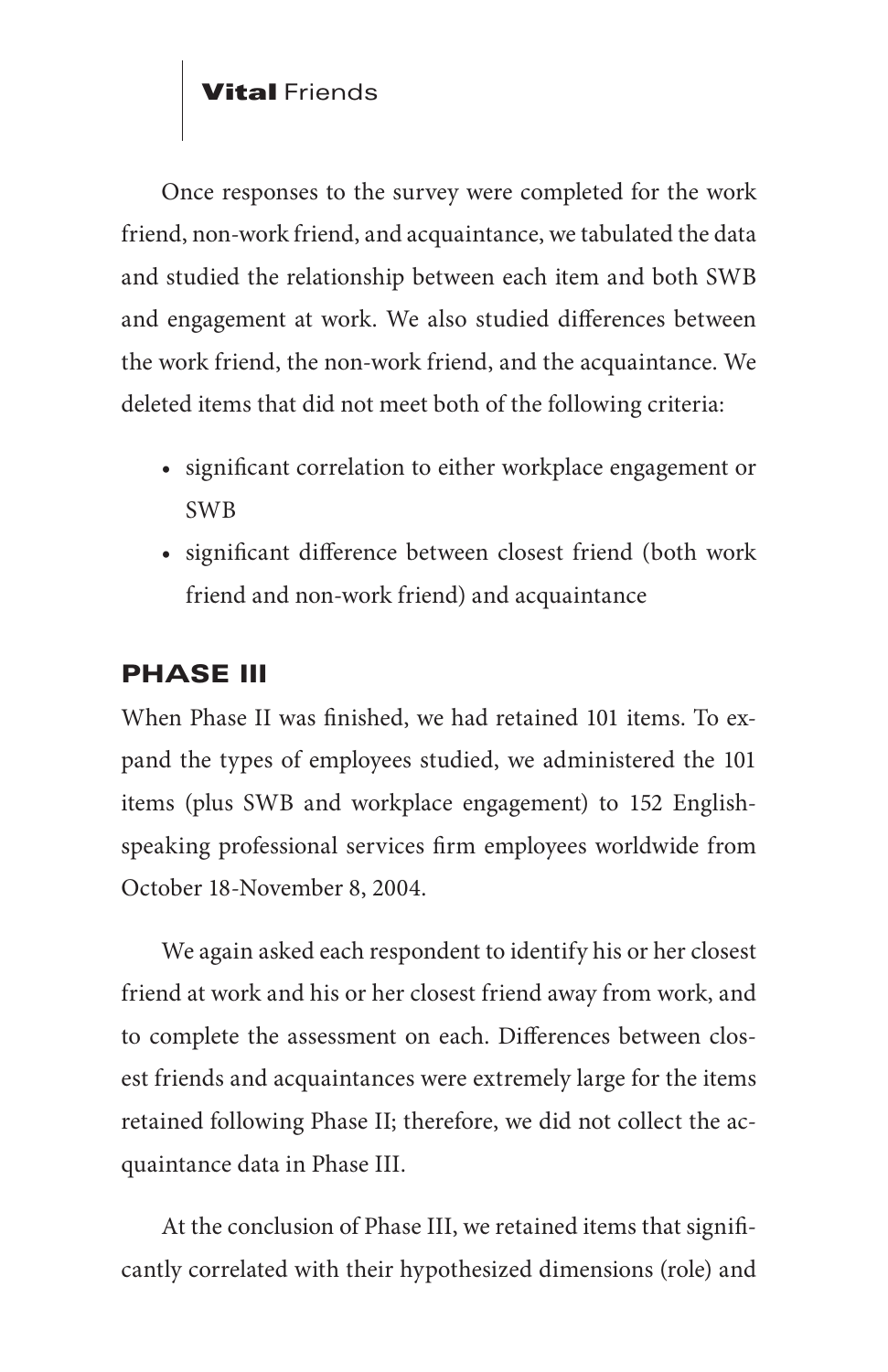that significantly correlated with either workplace engagement or SWB.

#### PHASE IV

After Phase III ended, we had retained 66 items. To again expand the types of employees studied and the size of our instrument development sample, we administered the 66-item instrument to 1,588 randomly selected U.S. adults, 18 years of age or older, from Gallup's panel of 17,855 households. The sample was 55% female, 45% male; 83% Caucasian, 17% minority; and the average age was 44.21 years.

Once again, items were studied in relationship to the dimension (role) they were intended to measure and in relation to workplace engagement and SWB. Additionally, we conducted the above analyses for subgroups of race, gender, and age so that items could be tested as to criterion relevancy for a variety of demographic groups. We retained 65 of the 66 items. Table 1 presents the number of items per Vital Friends role and the average item correlation to its own role (its own role score minus the item being studied) for work and non-work friends. Table 1 also includes the Cronbach's Alpha reliabilities, which represent the coefficient of equivalence. Reliabilities of .70 or higher are generally considered high. Results of the analyses indicate the reliabilities for individual Vital Friends roles are quite high generally well above .80, and exceeding .90 in some cases.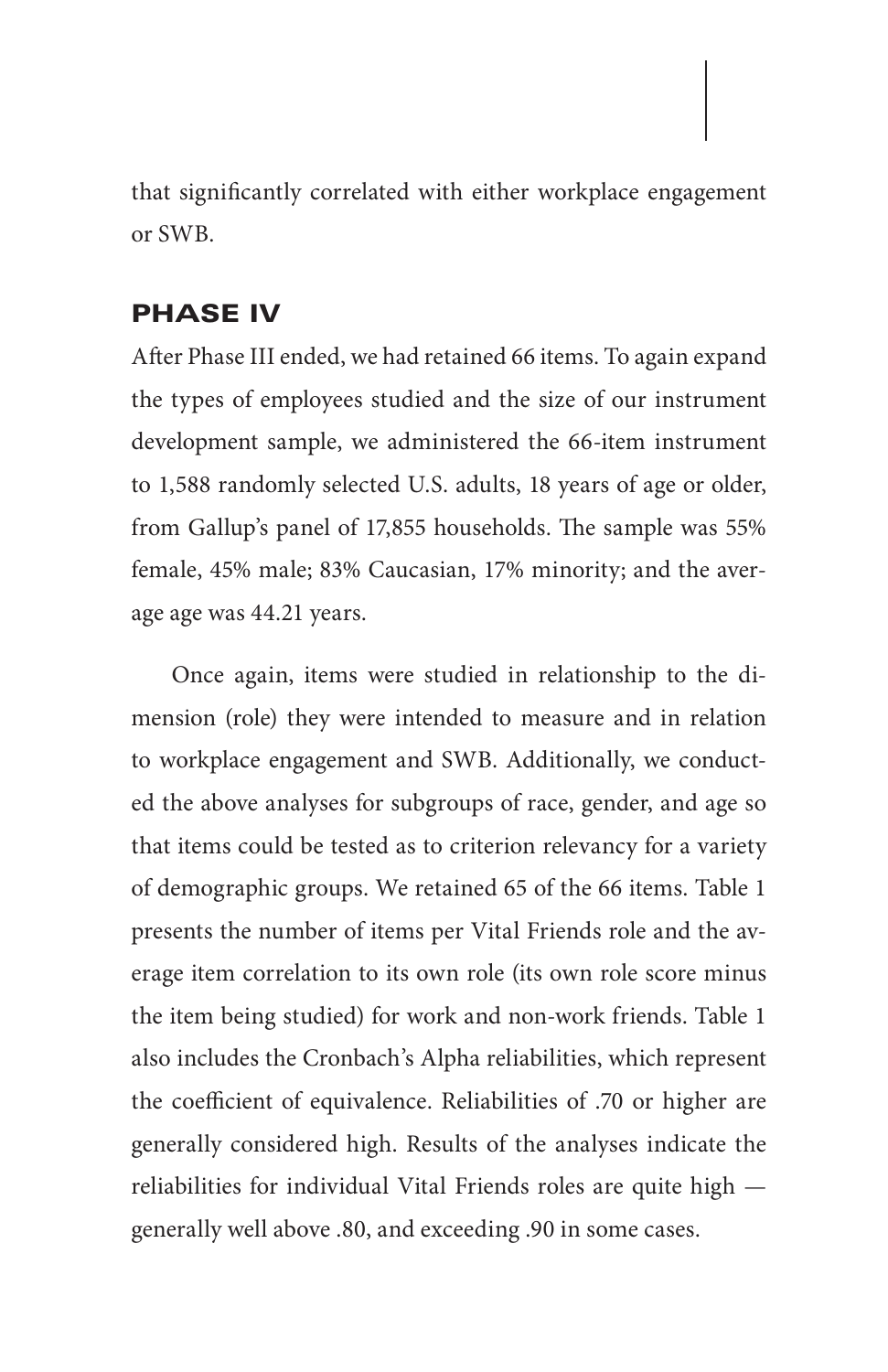| Table 1: Statistics For Each Vital Friends Role |                             |                           |                        |                                 |                        |
|-------------------------------------------------|-----------------------------|---------------------------|------------------------|---------------------------------|------------------------|
|                                                 |                             | Average Item to<br>Theme* |                        | Cronbach's Alpha<br>Reliability |                        |
| Vital Friends<br>Role                           | $# \circ f$<br><b>Items</b> | Work<br>Friend            | Non-<br>Work<br>Friend | Work<br>Friend                  | Non-<br>Work<br>Friend |
| Builder                                         | 9                           | .71                       | .71                    | .92                             | .92                    |
| Champion                                        | 7                           | .66                       | .58                    | .87                             | .81                    |
| Collaborator                                    | 10                          | .61                       | .58                    | .88                             | .85                    |
| Companion                                       | 10                          | .68                       | .63                    | .91                             | .88                    |
| Connector                                       | 5                           | .63                       | .57                    | .83                             | .79                    |
| Energizer                                       | 8                           | .65                       | .63                    | .88                             | .87                    |
| Mind Opener                                     | 7                           | .61                       | .60                    | .85                             | .84                    |
| Navigator                                       | 9                           | .68                       | .68                    | .90                             | .90                    |
| *Correlation corrected for part-whole overlap   |                             |                           |                        |                                 |                        |

# TEST-RETEST RELIABILITY

In the summer of 2005, a preliminary test-retest study was conducted in which 91 participants were asked to rate a friend using the web-based Vital Friends Assessment. The participants were asked to rate the same friend again about two weeks later. The period between test and retest administrations for each of the participants ranged from 15 to 42 days. Participants were able to view the role reports generated after each administration.

The results of the test-retest study were analyzed in several ways. First, the test-retest reliabilities of the individual Vital Friends roles were examined (see Table 2). The test-retest reliabilities were generally high; the reliabilities ranged from 0.78 to 0.85. The mean of the test-retest reliabilities was 0.82.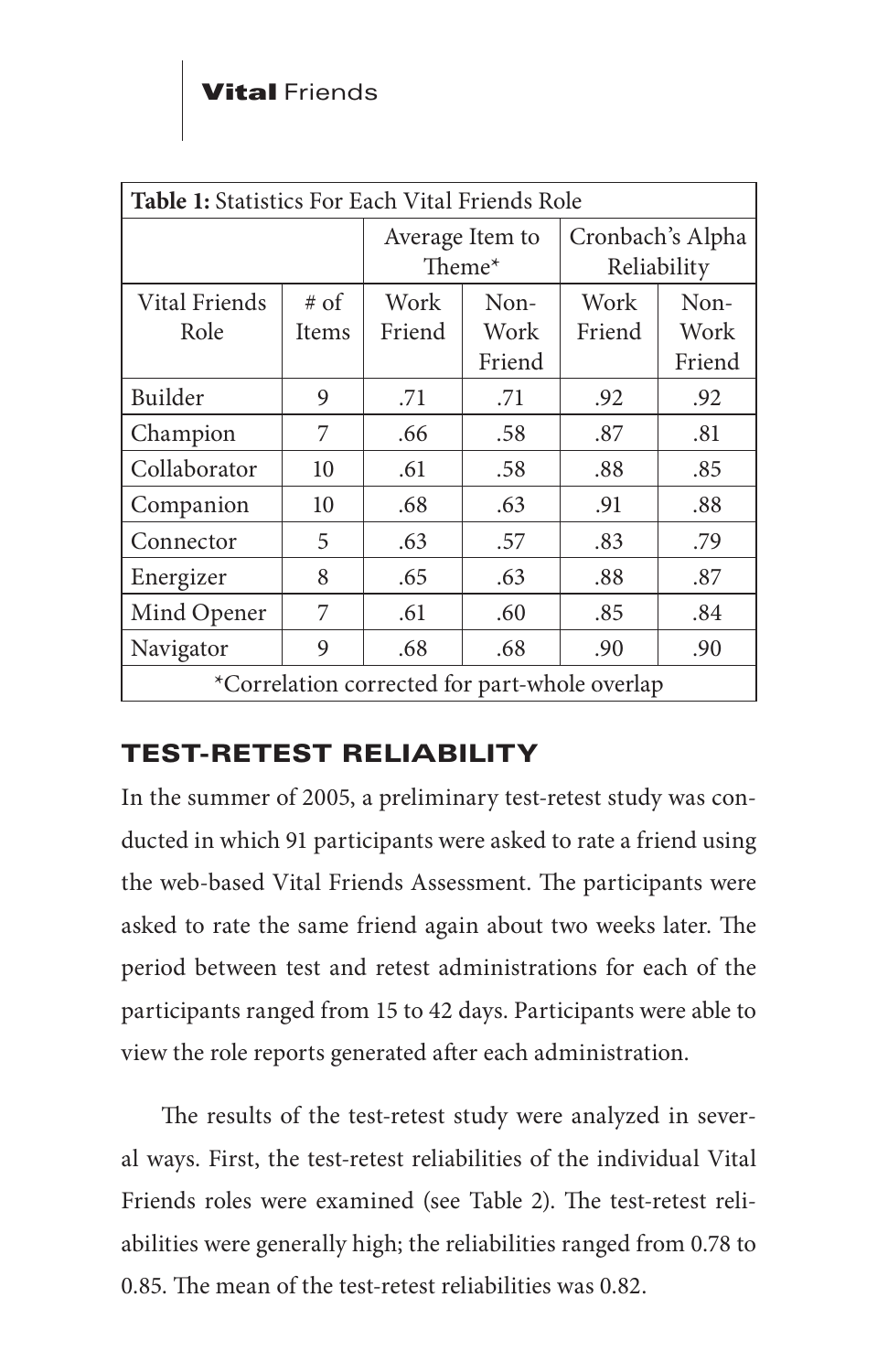Next, for each of the participants, the ranking of the entire set of roles at test was correlated with the ranking of the entire set of roles at retest. The median Spearman's rho value was 0.62. The average Spearman's rho value was 0.54.

| Table 2: Vital Friends Role Test-Retest Reliabilities |                                |  |  |
|-------------------------------------------------------|--------------------------------|--|--|
| Vital Friends Role                                    | <b>Test-Retest Reliability</b> |  |  |
| Builder                                               | 0.83                           |  |  |
| Champion                                              | 0.81                           |  |  |
| Collaborator                                          | 0.84                           |  |  |
| Companion                                             | 0.83                           |  |  |
| Connector                                             | 0.78                           |  |  |
| Energizer                                             | 0.82                           |  |  |
| Mind Opener                                           | 0.79                           |  |  |
| Navigator                                             | 0.85                           |  |  |

More details on test-retest reliability are provided in Carr (2006).

### FACTOR ANALYSES

In addition to studying the intercorrelation among the items in the Vital Friends Assessment and correlating each item to its respective theme, factor analyses were used during each iteration of quantitative instrument development (Phases II through IV) as a guide to reduce the redundancy of items in each role and to maximize the independence of the measured constructs. Principal Components factor analysis with both Varimax and Direct Oblimin rotation was used. Results of both the Varimax and Direct Oblimin rotations were similar. Factor analysis conducted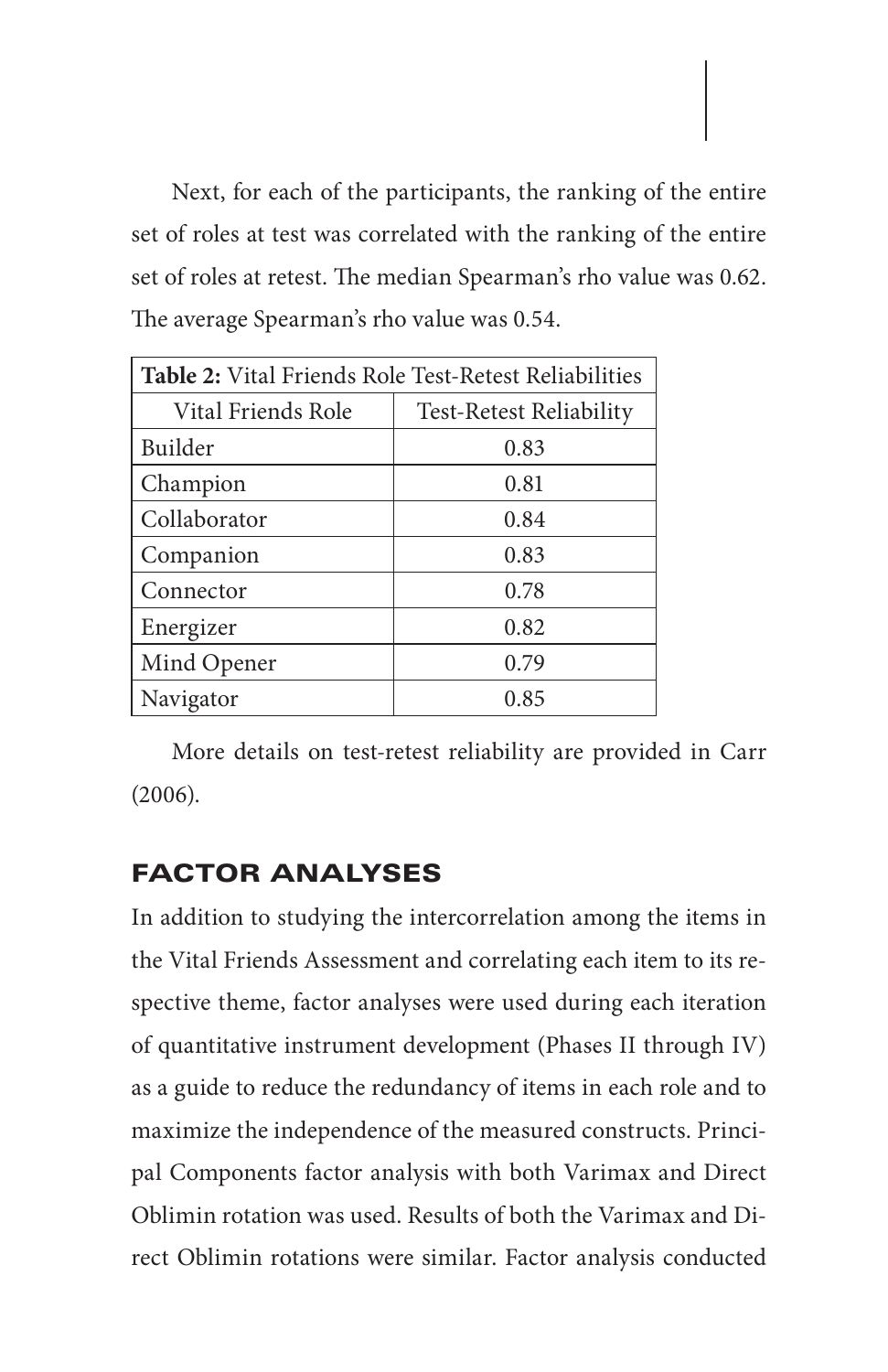on the 65-item instrument indicated seven interpretable factors, all with eigenvalues greater than 1 (for work and non-work friends). The factor analysis revealed a large first factor. The items included in the first factor (which include items psychologically indicative of "mentoring" friendships) were factor analyzed separately, revealing two distinguishable constructs that we call "Builder" and "Navigator." Separately, these two friendship roles distinguish between those who provide a "motivational" role versus a "guiding" role. Two example items that distinguish between these two factors are: "\_\_\_\_ pushes me to achieve more" and "I would not make an important decision without \_\_\_\_." Therefore, we retained an eight-factor solution (the seven-factor solution, with the first factor split into two roles), knowing there would be slightly more overlap between "Builder" and "Navigator" than among the remaining six roles.

### CRITERION RELATEDNESS

Table 3 shows the correlation of each Vital Friends role to engagement at work and SWB for both the work friend and nonwork friend who were being rated. Correlations in each case are positive and significant. Vital Friends roles correlated most positively to engagement at work (for the work friends who were rated), and to SWB (for the non-work friends who were rated). This is consistent with theory, in that we would expect the work friendships to correspond with levels of employee engagement.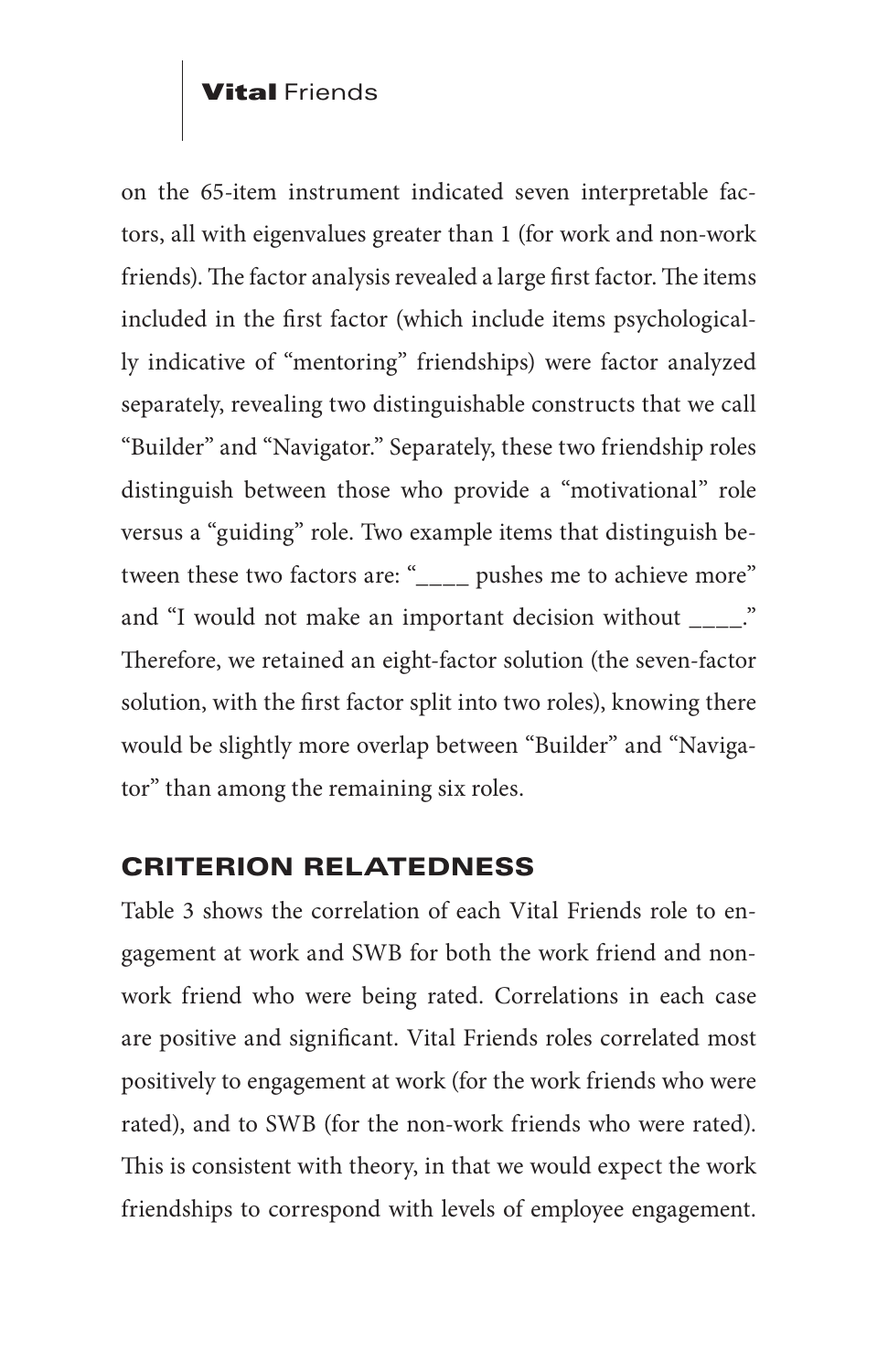And the non-work friendships rated more positively should be associated with higher levels of life satisfaction for the respondents. The correlation of Vital Friends role to engagement varies from .22 to .28. The correlation of Vital Friends role to SWB varies from .12 to .21. It is important to assess the practical meaning of these relationships.

| Table 3: Correlation of Vital Friends Roles to Workplace                                                                                                                                                                           |              |          |                 |        |  |
|------------------------------------------------------------------------------------------------------------------------------------------------------------------------------------------------------------------------------------|--------------|----------|-----------------|--------|--|
| Engagement and Subjective Well-Being                                                                                                                                                                                               |              |          |                 |        |  |
| Correlation <sup>*</sup> to:                                                                                                                                                                                                       |              |          |                 |        |  |
| Vital Friends                                                                                                                                                                                                                      | Work Friend  |          | Non-Work Friend |        |  |
| Role                                                                                                                                                                                                                               |              |          |                 |        |  |
|                                                                                                                                                                                                                                    | Engagement** | $SWB***$ | Engagement**    | SWB*** |  |
| Builder                                                                                                                                                                                                                            | .27          | .10      | .14             | .18    |  |
| Champion                                                                                                                                                                                                                           | .22          | .09      | .13             | .17    |  |
| Collaborator                                                                                                                                                                                                                       | .28          | .15      | .13             | .20    |  |
| Companion                                                                                                                                                                                                                          | .25          | .11      | .08             | .17    |  |
| Connector                                                                                                                                                                                                                          | .24          | .08      | .14             | .12    |  |
| Energizer                                                                                                                                                                                                                          | .24          | .09      | .14             | .21    |  |
| Mind Opener                                                                                                                                                                                                                        | .28          | .13      | .16             | .21    |  |
| Navigator                                                                                                                                                                                                                          | .28          | .12      | .10             | .19    |  |
| * $(n=1,588)$ correlations greater than .06 are significant (p<.05); correla-<br>tions are corrected for dependent variable measurement error<br>$**$<br>Workplace engagement measured by mean of Gallup Q <sup>12</sup> (Bucking- |              |          |                 |        |  |

ham & Coffman, 1999; Harter, Schmidt, & Killham, 2003)

Subjective Well-Being (SWB) measured by mean of five-item SWB scale (Diener, 1984)

Applying Gallup's proprietary formula to the  $Q<sup>12</sup>$  items in this sample, 31% are "engaged" in their work, 54% are "not engaged," and 15% are "actively disengaged." Those who rated their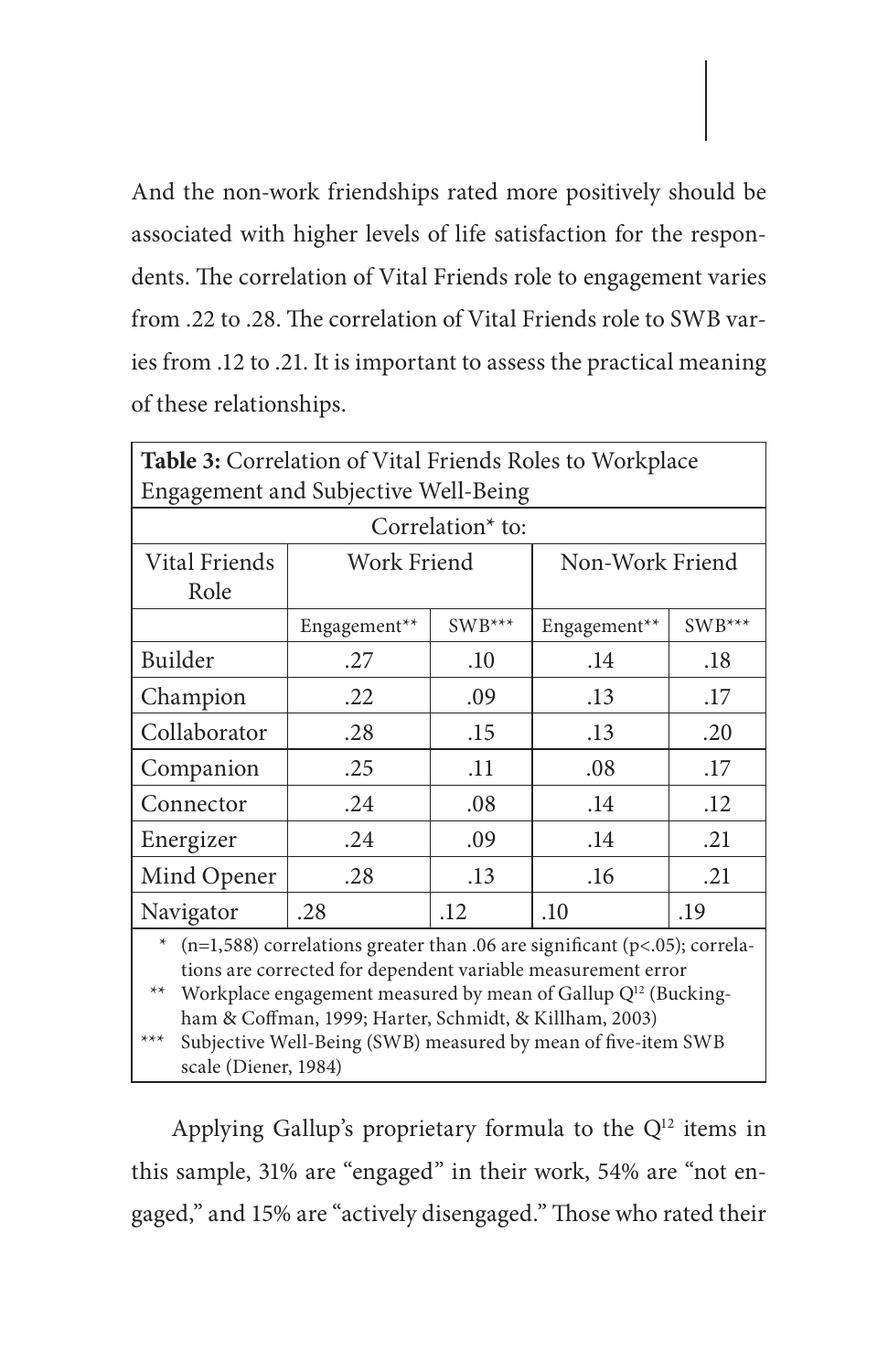closest work friend in the top quartile on the "Collaborator" role had much higher overall engagement at work: 54% "engaged," 39% "not engaged," and 7% "actively disengaged." People with "Collaborators" at work have a 74% greater chance of being engaged at work. This is the practical effect of a .28 correlation.

Similar relationships are seen in the additional roles. Each role contributes positively to engagement at work.

For non-work friends, the correlation of the "Energizer" role and SWB (life satisfaction) is .21. For the overall sample, 40% of respondents had SWB of 4.00 or higher (on a 5-point scale); 52% of those who rated their closest non-work friend in the top quartile on "Energizer" had high SWB (4.00 or higher). This compares to 27% of those who rated their closest non-work friend in the bottom quartile on this role. Respondents are nearly twice as likely to feel good about their lives if they have a friend to whom they give high ratings on this one role. However, it is not just this one role that relates to SWB. Each role is positively related to SWB. Therefore, each role can contribute to satisfaction with life.

### SUMMARY AND APPLICATION

The Vital Friends Assessment is a web-based instrument designed to help individuals discover the roles friends play in their lives. Based on decades of Gallup research on relationships, this instrument is designed to focus on what friends contribute to relationships, not what is missing from the relationships. It